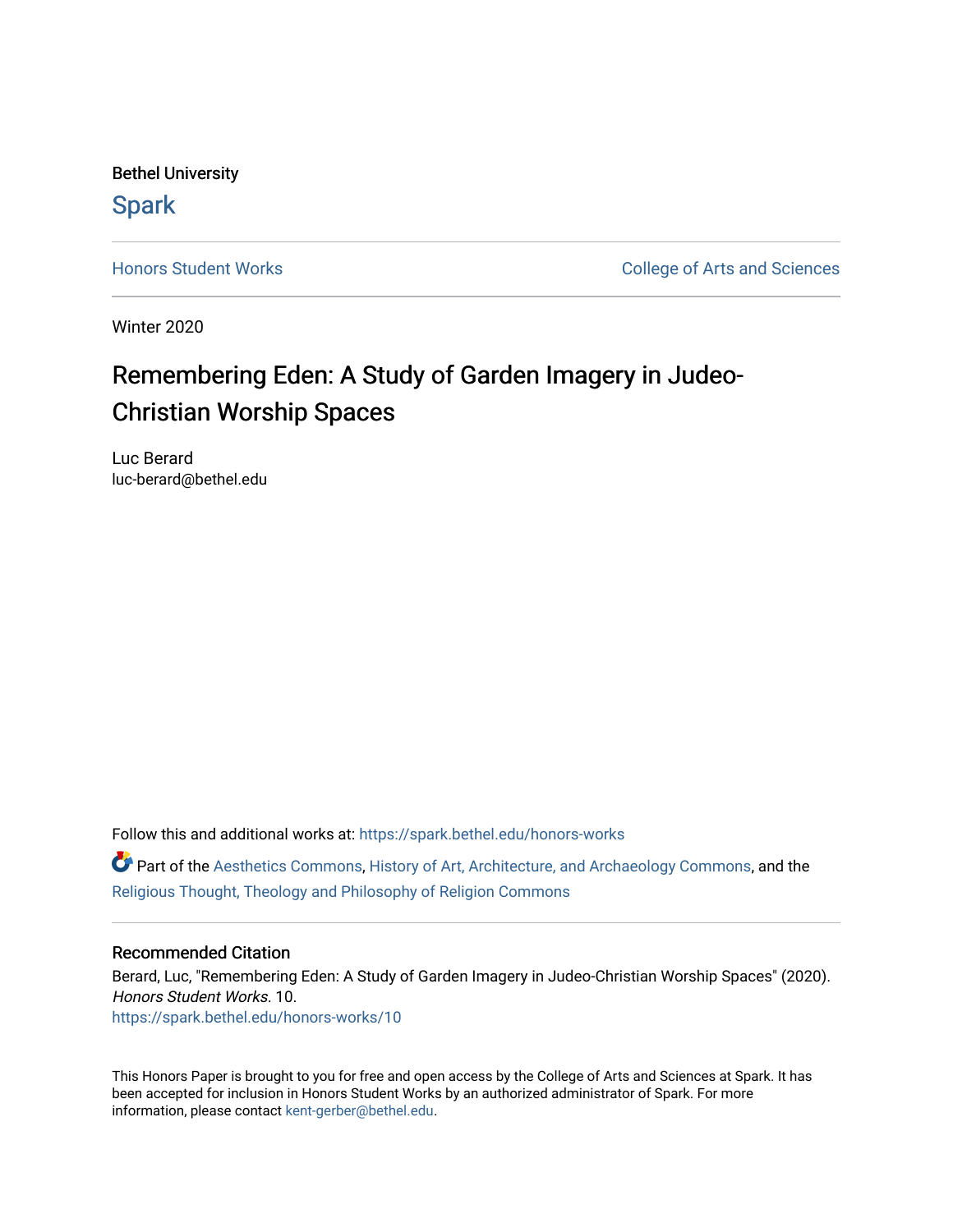**Remembering Eden: A Study of Garden Imagery in Judeo-Christian Worship Spaces**

Luc D. Berard

PHI310: Aesthetics

December 18, 2020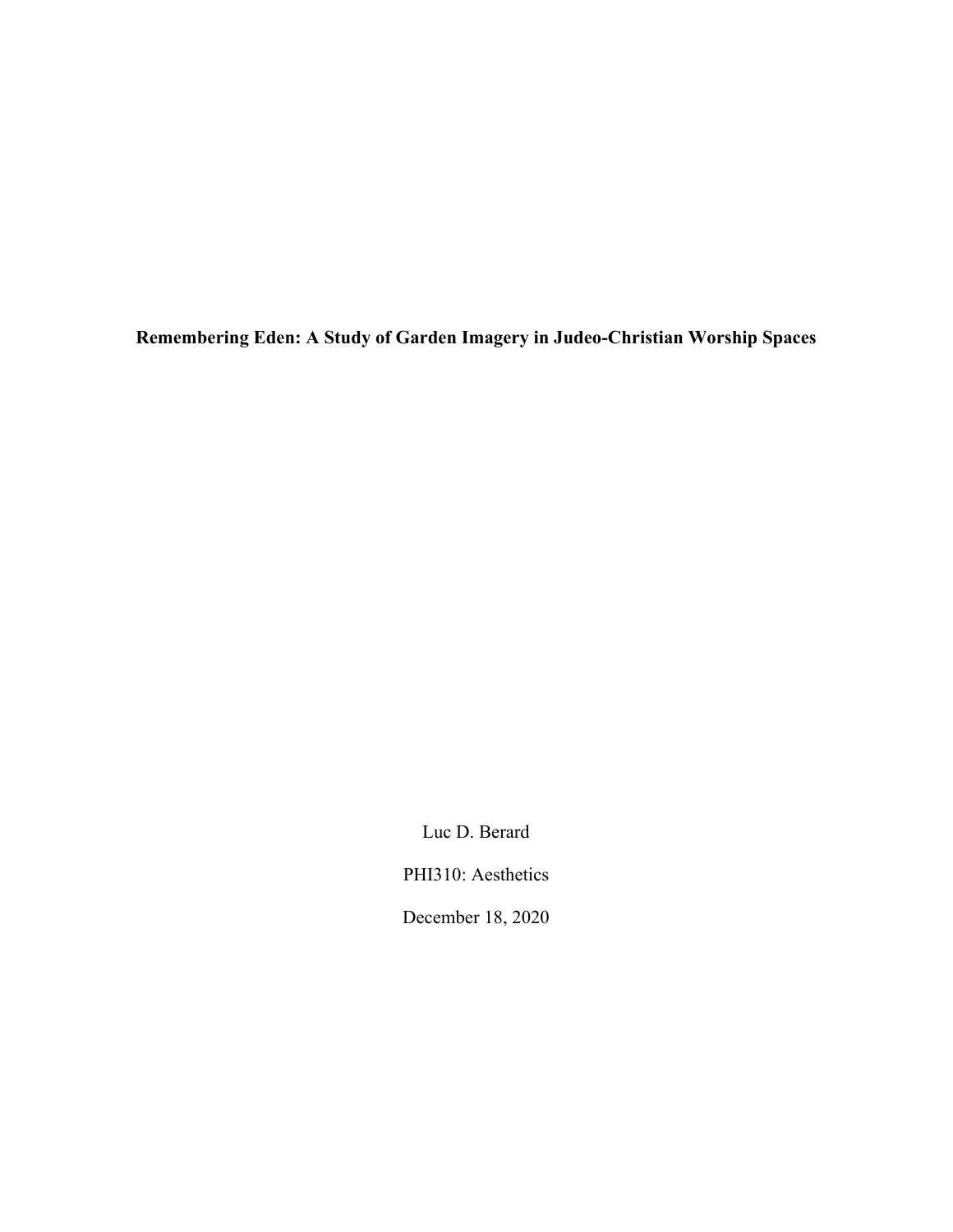Vases of flowers, a mural of wildlife, and poetic references to a garden, these artistic elements are all commonplace in Judeo-Christian worship spaces; but why? While all of these are certainly aesthetically pleasing, there is likely much more going on than mere interior decoration. This paper will begin by examining the source of garden imagery in the poetry of the Judeo-Christian tradition, demonstrating the significance and prevalence of Eden in the memory of the Judeo-Christian memory. Following this, the paper will then furnish and analyze several examples of Edenic imagery in the worship spaces, highlighting several important artistic elements shared by the various structures. Finally, this paper will converse with and critique the use of garden images both as a response to the Creation narrative as well as an intentional tool for 'atmosphere creation' through Daniel Siedell's 'Ecological Theory of Art'. In doing the above, this paper will posit its central thesis that the Garden of Eden as described by the Hebrew Bible is one of the foremost themes in the Judeo-Christian tradition, and as such, garden imagery is both used to remind congregants of their Edenic origin as well as create an environment which transports the imagination of those who enter the space, allowing for the creation of aestheticspiritual experience.

## Garden Imagery in Memory and Imagination

#### **Examining the Edenic Narrative**

The first task in analyzing Eden and its imagery is getting a handle on the broader description and narrative of the Garden itself. As such, this section will trace the trajectory of Eden, beginning with analyzing the Creation narrative and its usefulness in illustrating Eden and concluding with humanity's expulsion from the Garden. Surprisingly, there is little in the way of detail to be found in Genesis' description of Eden. There is, however, a more nuanced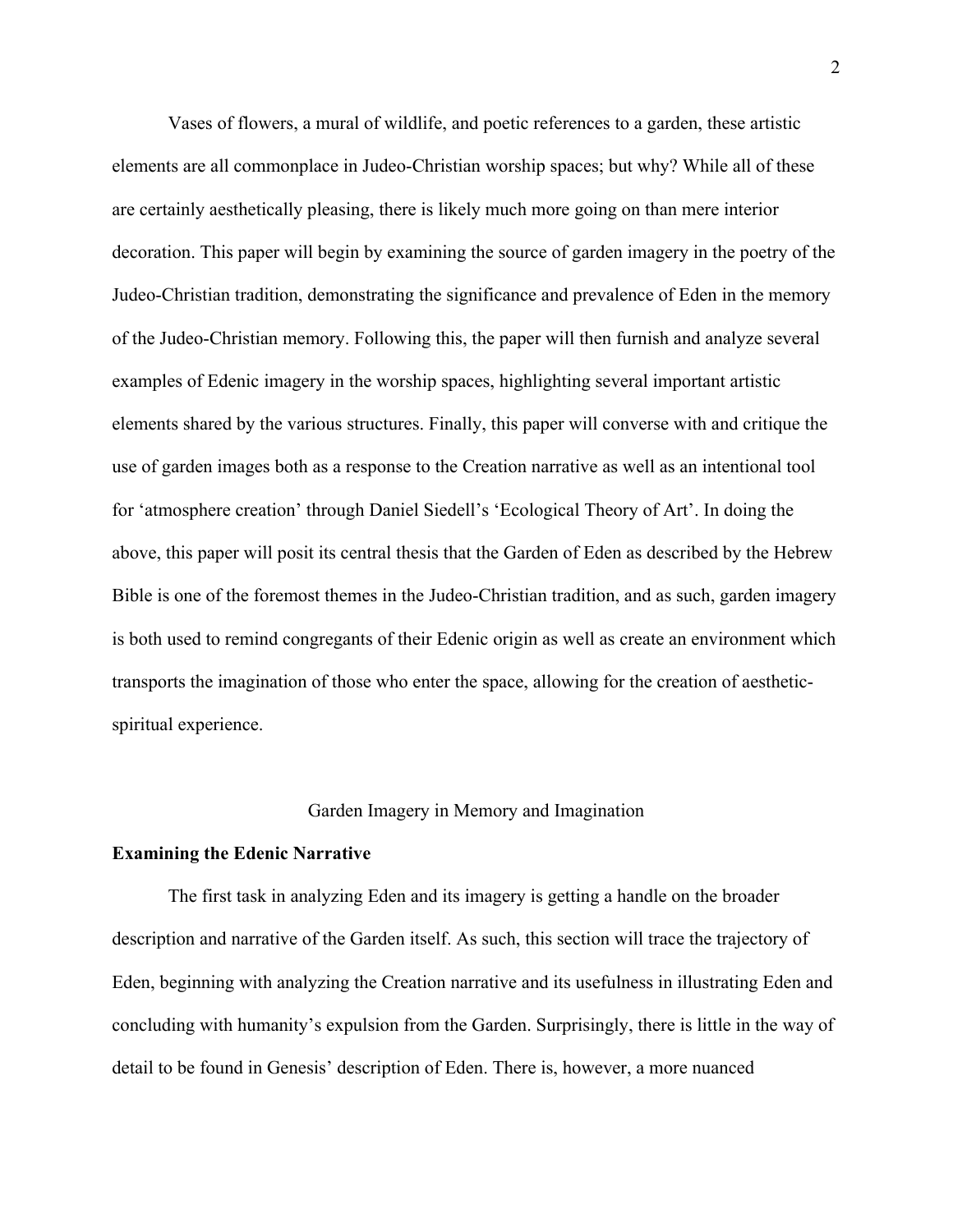description of the seven-day Creation narrative in the first chapter of Genesis. Therefore, if one is to understand the landscape of the Garden, they must first look to the Earth as a whole. The most relevant pericope can be found in Gen. 1:11-13, which reads:

And God said, "Let the earth sprout vegetation, plants yielding seed, and fruit trees bearing fruit in which is their seed, each according to its kind, on the earth." And it was so. The earth brought forth vegetation, plants yielding seed according to their own kinds, and trees bearing fruit in which is their seed, each according to its kind. And God saw that it was good.<sup>1</sup>

According to Genesis's Creation narrative, the Earth was instantly and wholly covered in a vast biodiverse landscape – a planet-sized garden under the care of its Creator. Yet, such a large stage would dwarf the main characters soon to enter the narrative, so Genesis zooms into a specific location, the Garden of Eden, before introducing Adam and Eve.<sup>2</sup> Based on the information offered by the text, the reader is to assume that the Garden is a representative section of the wider world previously described by Gen. 1. As such the creation of Eden is described in a similar ilk to that of the Earth in the chapter previous, with the text reading: "And out of the ground the Lord God made to spring up every tree that is pleasant to the sight and good for food. The tree of life was in the midst of the garden, and the tree of the knowledge of good and evil."<sup>3</sup> It is this Garden which humanity is first introduced to the reader of the Hebrew Bible. While the text is sparse in the specific details regarding specific plants, landscaping, or size, one thing is clear – the Garden of Eden is the place to be. As unlike any other earthly place in the Judeo-

<sup>1</sup> Crossway. *English Standard Version Bible*, 2018, Gen. 1:11-13.

 $2$  Gen. 2:7-8.

<sup>3</sup> Gen. 2:9.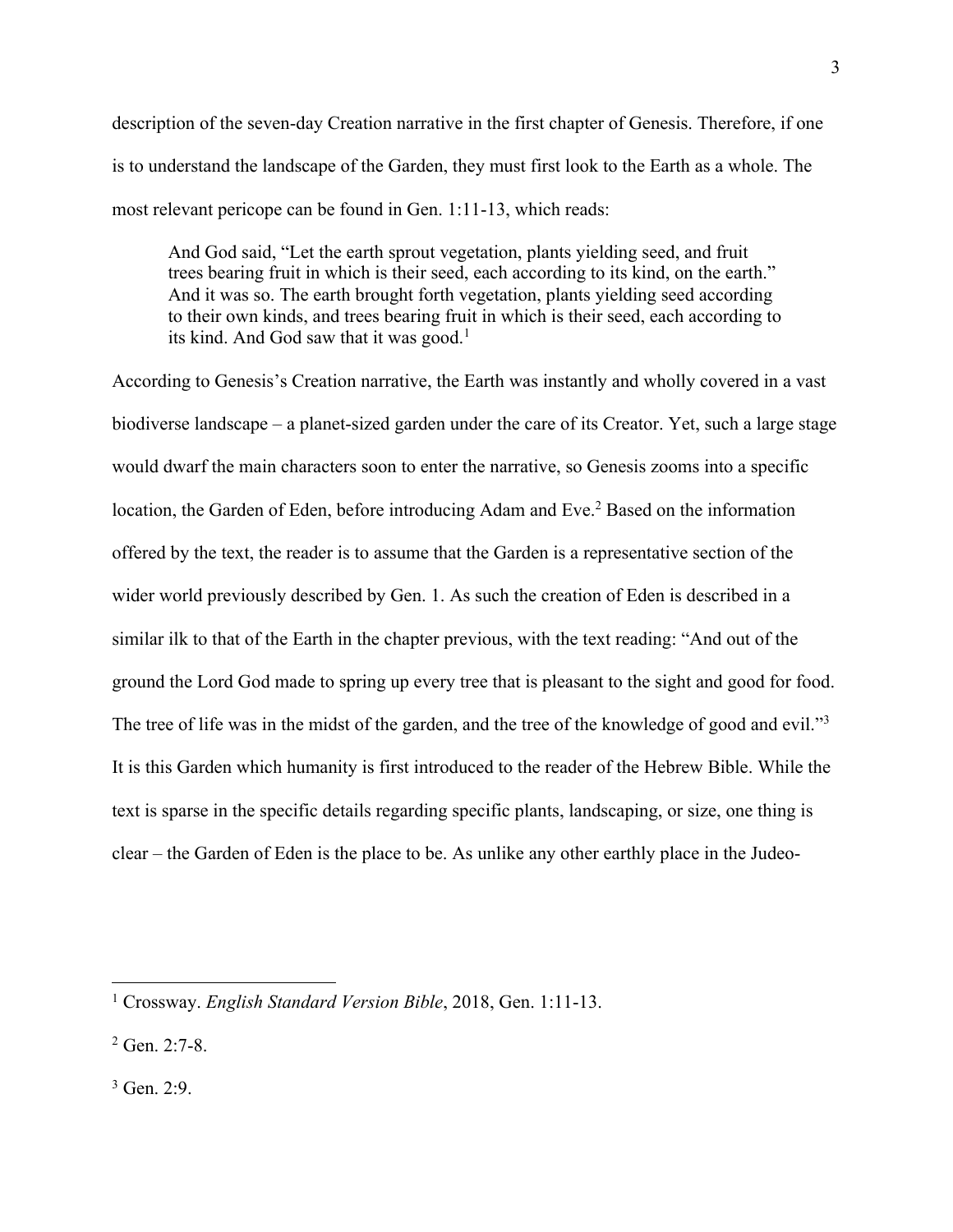Christian scriptures, Eden is defined by peaceful existence, diverse and productive agriculture, and true human flourishing.4

This paradisal setting, however, does to last long into the Biblical narrative. Adam and Eve are tempted to eat from the only prohibited plant in the Garden, the Tree of the Knowledge of Good and Evil, this transgression of Humanity's sole commandment results in Adam and Eve's expulsion from the Garden.<sup>5</sup> The pilgrimage out of Eden is recorded in Genesis 3:23-24: "The Lord God sent him out from the garden of Eden to work the ground from which he was taken. He drove out the man, and at the east of the garden of Eden he placed the cherubim and a flaming sword that turned every way to guard the way to the tree of life."6 Thus in this lachrymose end to the Edenic narrative, humanity is forever expelled from the walls of the Garden. Yet, the conclusion of this arc by no means is the end of Eden's existence, as the Garden is a primary theme in the poetry and prose in the Hebrew Bible and Christian New Testament.<sup>7</sup>

# **Eden's (Re)Appearances in Scripture**

Seeking to underscore the prevalence and importance of Eden in the remainder of the Judeo-Christian Scriptures, this section will identify three Edenic references highlighting how the Garden narrative is used by the Biblical authors and demonstrating the ubiquity and rhetorical usefulness of calling back to humanity's original home.

<sup>4</sup> "Garden of Eden." *Ancient History Encyclopedia*. Accessed December 4, 2020. https://www.ancient.eu/Garden\_of\_Eden/#:~:text=Apparently%2C%20the%20Garden%20in%2 0Eden,of%20everlasting%20joy%20without%20death.&text=First%2C%20since%20the%20Ed en%20narrative,behold%2C%20it%20was%20very%20good.

 $5$  Gen. 3:1-13.

 $6$  Gen. 3:23-24.

<sup>7</sup> Peter Thacher Lanfer. *Remembering Eden: The Reception History of Genesis 3:22-24*. New York: Oxford University Press, 2012.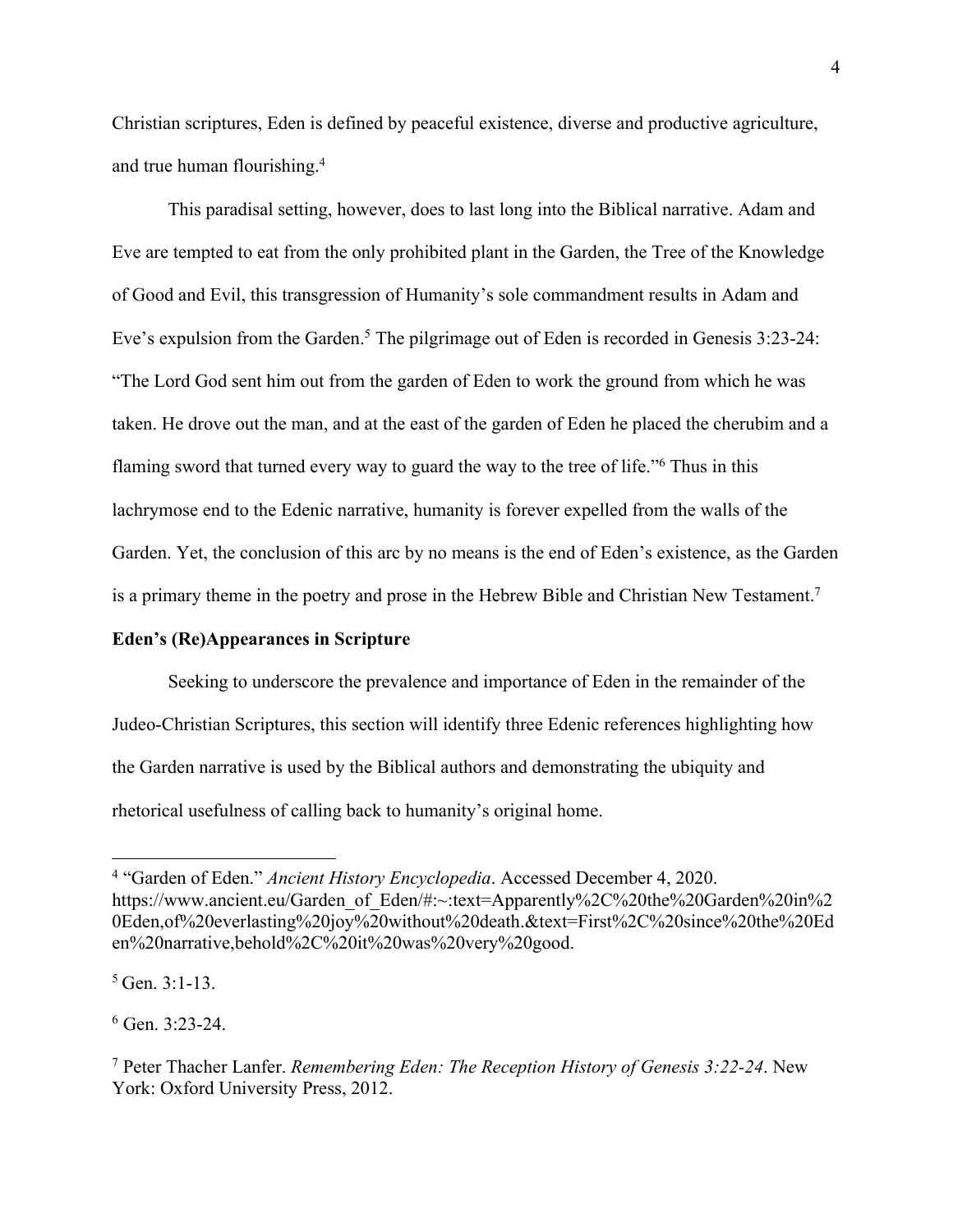One of the most common conceptualizations of Eden in Jewish poetry is as the ideal habitation for humanity. Two examples of this understanding come from the Books of Isaiah and Ezekiel respectively, which read: "The Lord will surely comfort Zion and will look with compassion on all her ruins; he will make her deserts like Eden, her wastelands like the garden of the Lord. Joy and gladness will be found in her, thanksgiving, and the sound of singing."8 "They will say, 'This desolate land has become like the garden of Eden; and the waste, desolate, and ruined cities are fortified and inhabited."9 In these two pericopes, the deserts or gardens, symbolical places of death can chaos, are juxtaposed with Eden, a place of life and flourishing.<sup>10</sup> As the majority of the Ancient Israelite history is spent in the rather aired and tumultuous western shores of the Mediterranean, it is only natural to preserve this memory of lush gardens and peaceful existence. As such, Eden in the imagination of the Ancient Israelite functions as the paradigmatic environmental-residential ideal. 11

A second key conceptualization of Eden is as humanity's final and truest home. To examine this understanding, one must turn to the final chapter of the Christian New Testament: Revelation 22. In a section tellingly subtitled "Eden Restored" by the translators of the English Standard Version Bible, the text states: "Then the angel showed me the river of the water of life, as clear as crystal, flowing from the throne of God and of the Lamb down the middle of the great street of the city. On each side of the river stood the tree of life, bearing twelve crops of fruit,

<sup>11</sup> Tov, "Significance of The Texts from the Judean Desert for the History of the Text of the *Hebrew Bible*, 25.

<sup>8</sup> Isa 51:3.

 $^{9}$  Eze 36:35.

<sup>&</sup>lt;sup>10</sup> Emanuel Tov. "The Significance of The Texts from the Judean Desert for the History of the Text of the Hebrew Bible: A New Synthesis" (2001), 23.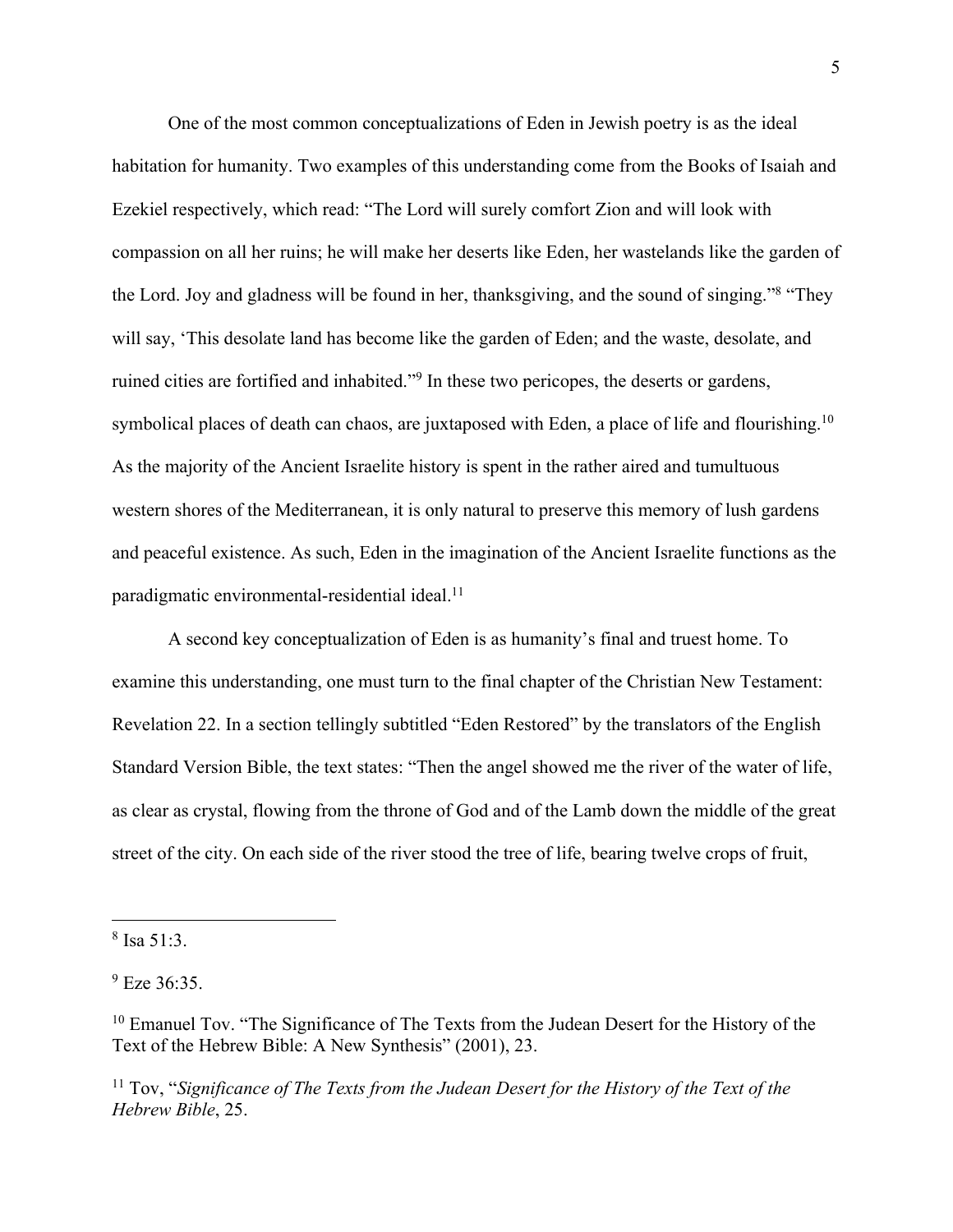yielding its fruit every month. And the leaves of the tree are for the healing of the nations. No longer will there be any curse. The throne of God and of the Lamb will be in the city, and his servants will serve him."<sup>12</sup> In the last few lines of the Bible, the Cherubim have been removed, and humanity once again has access to the Garden alongside their Creator. The curse which drove humanity out of Eden has been lifted, and both the Garden and its inhabitants have been restored. The Garden of Eden, bookending the entire corpus of Judeo-Christian Scripture, is finally home to humanity.13

# The Prevalence of Garden Imagery in Worship Spaces

With the scriptural significance of garden imagery properly delineated, it is then possible to examine instances where Edenic elements are utilized by specific worship spaces. This section will explore three disparate Judeo-Christian worship spaces which include garden imagery, highlighting specific elements used in their constriction and ornamentation, as well as noting the purpose and evolution of the specific aesthetic elements.

# **Ancient Israel's Tabernacle**

One of the first instances of Edenic imagery in Judeo-Christian worship spaces can be found in the Ancient Israelite Tabernacle, a portable worship site in use between Israel's escape into the desert until the construction of the First Temple.14 Whereas later iterations of garden

<sup>12</sup> Rev 22: 1-3.

<sup>&</sup>lt;sup>13</sup> Karl F. Morrison. "History of Paradise: The Garden of Eden in Myth and Tradition. Jean Delumeau, Matthew O'Connell." *The Journal of Religion* 77, no. 1 (1997): 126–128. Accessed December 4, 2020. 10.1086/489923.

<sup>14</sup> F.L. Cross. "Tabernacle." *The Oxford Dictionary of the Christian Church*. New York: Oxford University Press, 2005.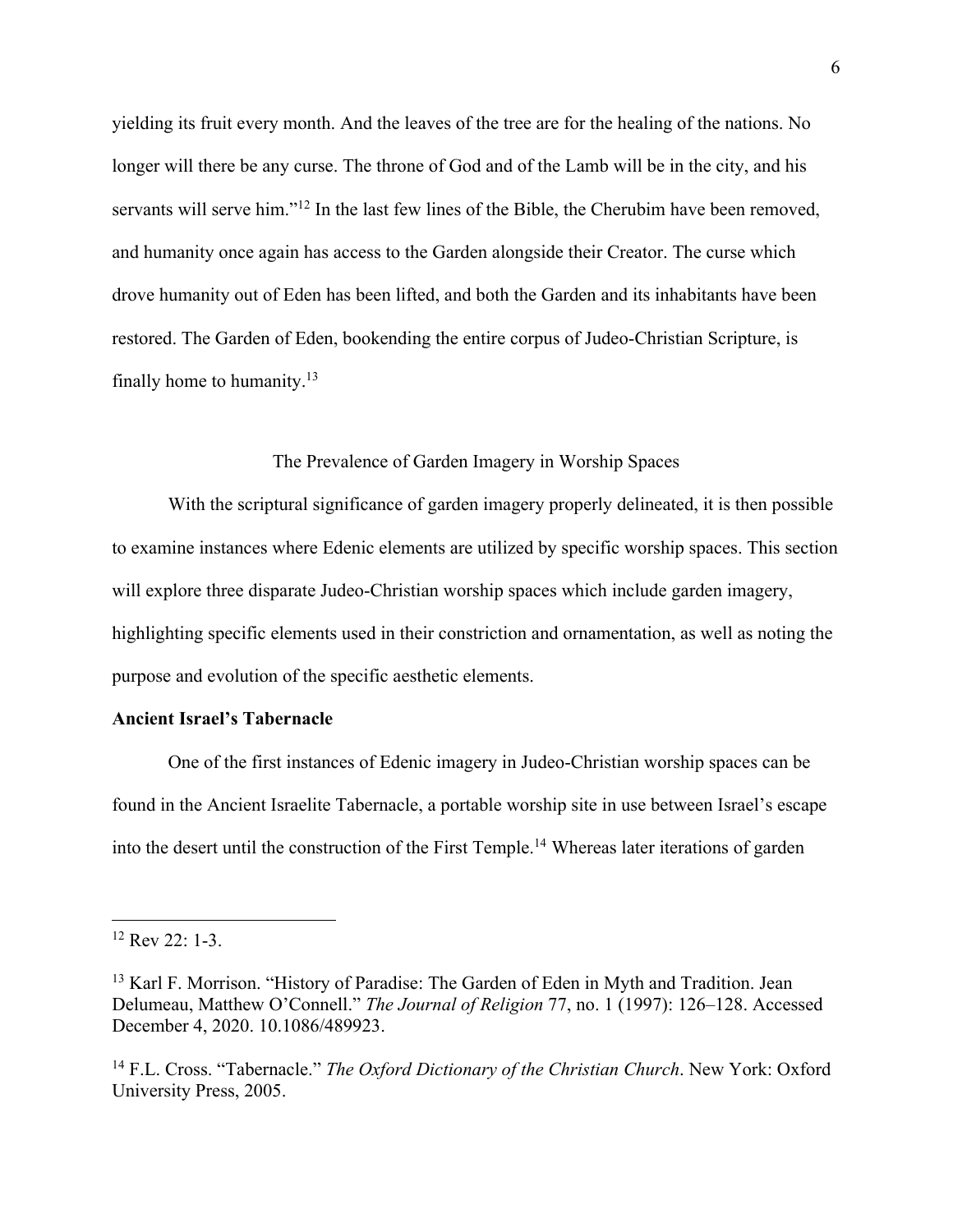elements included in religious spaces are more aesthetically-driven, the imagery of the Tabernacle served a rich theological purpose – to serve as a reminder and a road map of the Fall narrative. To unpack the above claim, it is helpful to examine the chart pictured below.<sup>15</sup>



In the diagram, it is demonstrated how the Jewish Tabernacle reflects the fall of humanity through carefully curated artistic elements. Guarding both the inner temple as well as the garden of Eden, both considered extremely holy places in the Jewish religious context, are the Cherubim and flaming sword. These same Cherubim also adorn the Ark of the Covenant, adding one more layer of protection to the holiest object, the very place where Yahweh resided according to the Jewish tradition. Only after passing through the initial set of these strange guardians can one enter the hallowed ground of the inner temple OF Eden.<sup>16</sup>

While this set of symbolic images is indeed interesting, what is possibly more fascinating is how the into the Jewish Tabernacle is arranged as a foil to the Fall narrative, with this reversal

<sup>&</sup>lt;sup>15</sup> "The Garden in the Tabernacle." Last modified 2013. Accessed December 12, 2020. https://f4.bcbits.com/img/a3427027072\_10.jpg.

<sup>16</sup> Sandra R. Shimoff. "Gardens: From Eden To Jerusalem." *J Study Jud* 26, no. 2 (1995): 145– 155. Accessed December 4, 2020. 10.1163/157006395x00031.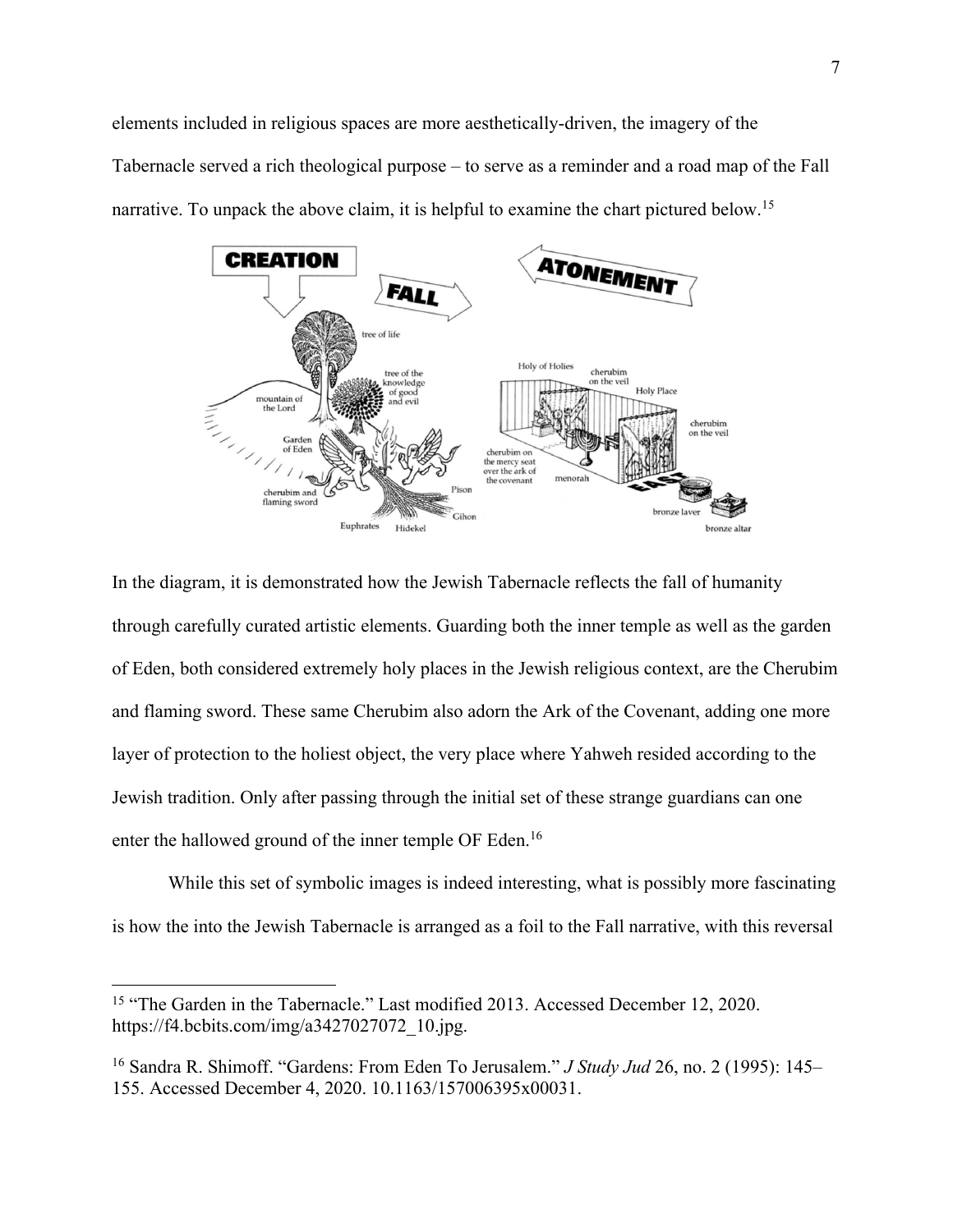being indicated by the arrows above the two illustrations. In Genesis 3, humanity is made impure through sin and is thus cast out of the garden. Remembering this, the Tabernacle offers a path of atonement and reconciliation through a symbolic walk back into the garden.17 This symbolic march towards atonement was treated with the utmost seriousness by the temple priests, with the book of Leviticus going as far as to record the death of those who carelessly entered the temple, neglecting the seriousness of the journey inward.<sup>18</sup> In summation, the Tabernacle uses garden imagery both to remind those who entered it of their fallen nature, and as a way to stress the seriousness of re-entering Yahweh's presence.

# **Solomon's Temple**

The next worship space of note is the Ancient Israelites' first proper, known as either "Solomon's Temple" or the "First Temple"; with the structure being constructed in the mid-10<sup>th</sup> century BCE.19 For the first time in the history of Ancient Israel, Solomon's Temple utilized aesthetic elements, not for didactic or symbolic purposes; but rather, the Temple utilized garden imagery to create an environment of awe and grandiosity rightfully contributed to the Divine.<sup>20</sup> Specific artistic elements of the First Temple that created this environment include luscious gardens surrounding the temple itself, gilded interior walls depicting plants and animals, and,

<sup>&</sup>lt;sup>17</sup> G.G. Vandagriff. "The Creation and the Garden of Eden as Models for Temple Architecture." Meridian, 2010.

 $18$  Lev. 10:1-7.

<sup>&</sup>lt;sup>19</sup> John J. Collins and Doron Mendels. "The Land of Israel as a Political Concept in Hasmonean Literature: Recourse to History in Second Century B.C. Claims to the Holy Land." *Journal of Biblical Literature* 108, no. 1 (1989): 131. Accessed December 1, 2020. 10.2307/3267487.

<sup>&</sup>lt;sup>20</sup> Nasim Yazdani and Mirjana Lozanovska. "The Design Philosophy of Edenic Gardens: Tracing 'Paradise Myth' in Landscape Architecture." *Landscape History* 37, no. 2 (2016): 5–18. Accessed December 4, 2020. 10.1080/01433768.2016.1249719.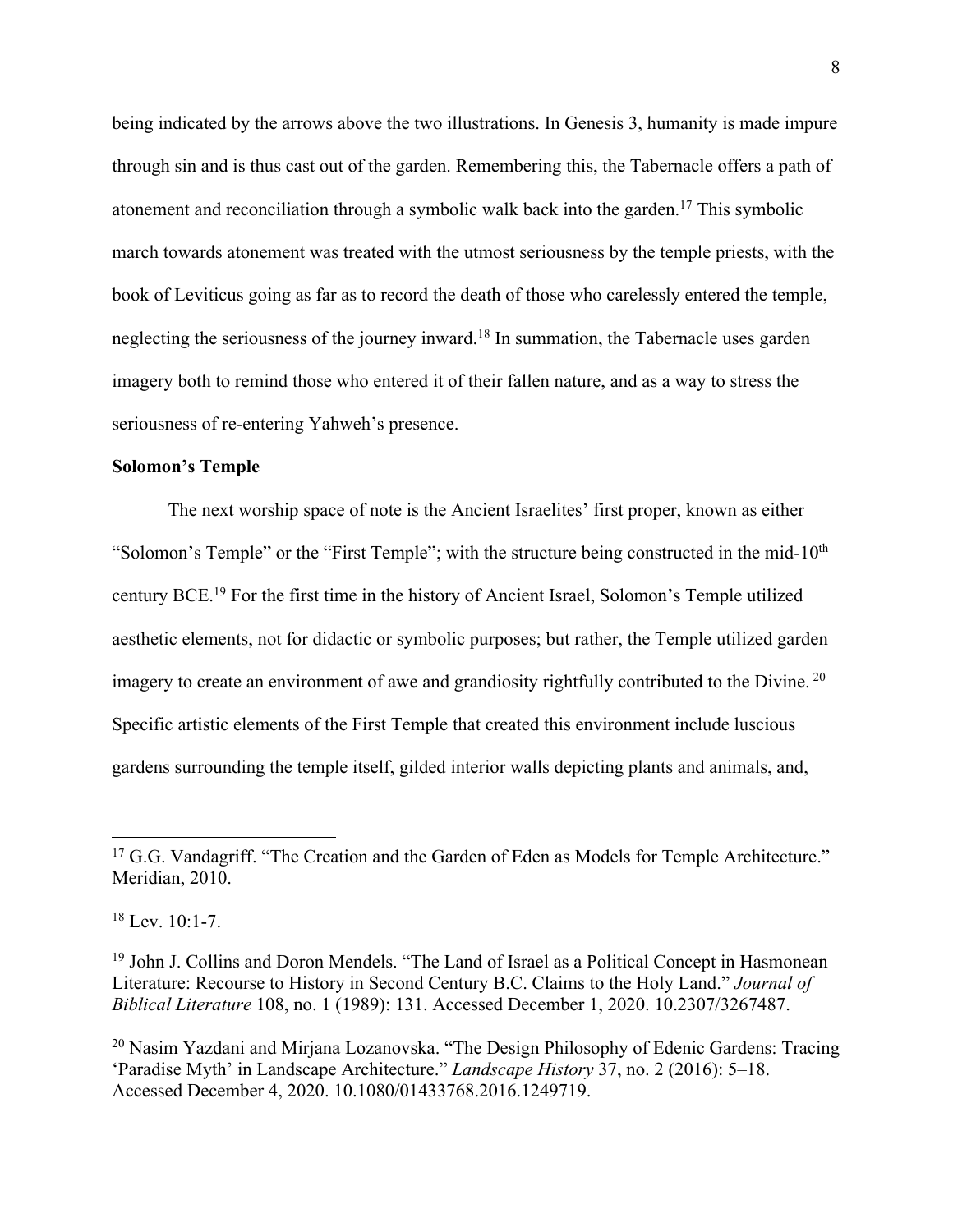once again, a pair of cherubim guarding the entrance to the inner portions of the temple.<sup>21</sup> Taken together, these aesthetic elements sought to recreate the experience of Eden – a space marked by peace with nature, humanity, and Yahweh.

This is an aesthetically consequential development, whereas previous Jewish temple architecture and artistry served a plain, educational-symbolic role in the temple space, the artistry of Solomon's temple marks the first instance of the intentional creation of an aesthetic environment in the Israelite history.<sup>22</sup> By embracing the power of the image, the architects of the First Temple were able to use garden imagery to recapture the experience of Eden, an impressive task which would set the tone for the creation of worship spaces for centuries to come.

# **The Sistine Chapel**

Turning to the now to the Christian tradition, the example that this section will analyze is the illustrations of the Sistine chapel. Whereas the illustrations of Ancient Israel's Tabernacle served a primarily instructional purpose, and the aesthetic elements of Solomon's Temple were utilized mostly to cultivate an Edenic atmosphere, the Sistine Chapel's frescos manage to blend both elements in a wholly unique use of garden imagery. By combining the use of garden imagery as well as the artistic rendering of the events of Genesis 1-3, the illustrations of the Sistine Chapel effectively allow congregants to ponder their shared history while at the same time being enveloped in an atmosphere of Edenic awe and reverence.<sup>23</sup>

<sup>&</sup>lt;sup>21</sup> Elizabeth Bloch-Smith. "Who Is the King of Glory?" Solomon's Temple and It's Symbolism." Scripture and Other Artifacts: Essays on the Bible and Archaeology, 1994, 8.

<sup>22</sup> Elizabeth Bloch-Smith, "'Who Is the King of Glory?', 6-8.

<sup>23</sup> Peter Thacher Lanfer, *Remembering Eden*, 129.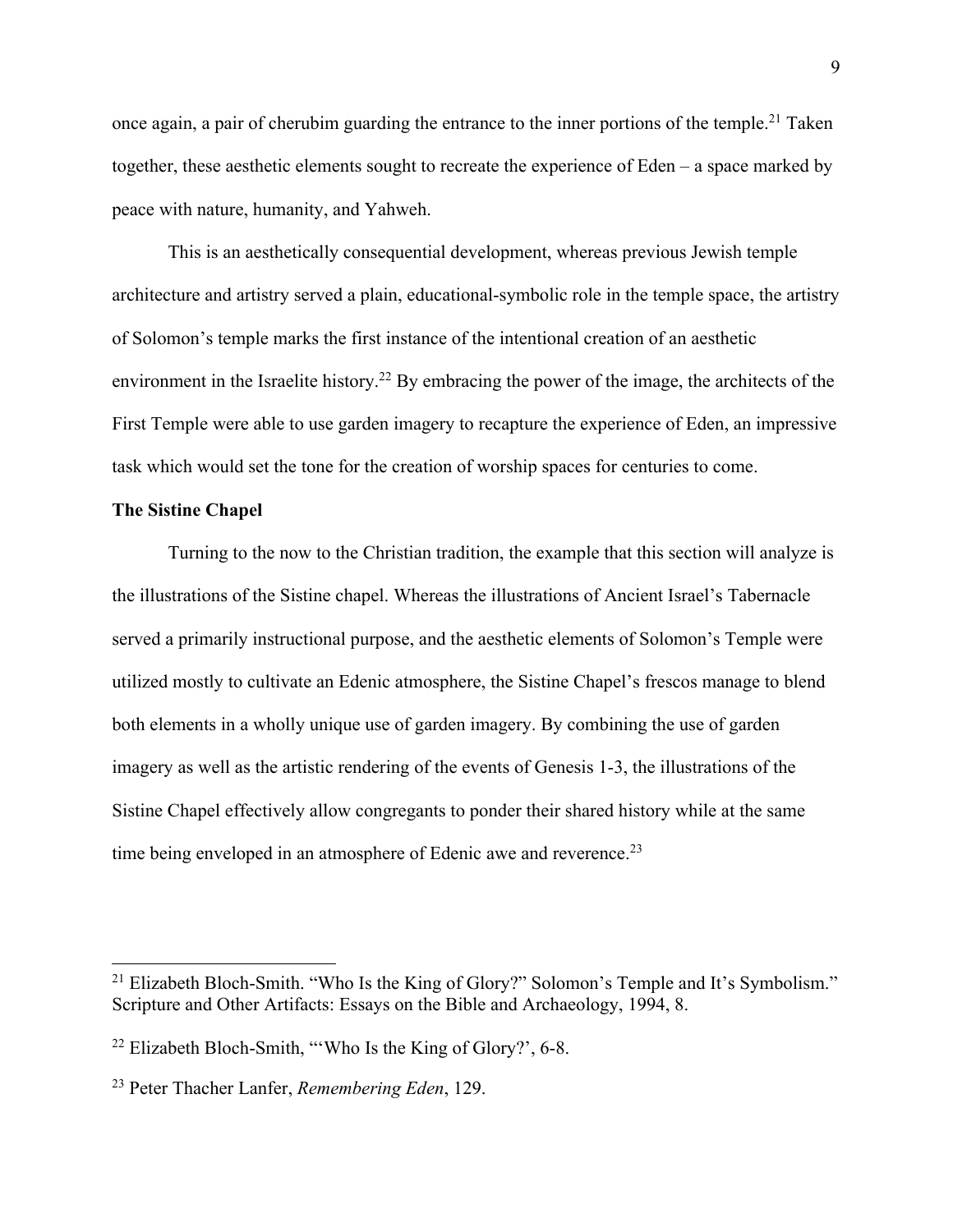#### The Function of Garden Imagery in Worship Spaces

Finally, with the background and prevalence of garden imagery better understood, this section will explore how Edenic elements are used both to respond and illustrate the broader Judeo-Christian narrative as well as purposely utilized in order to create a space for worship. Following this, the section will then critique and converse with the use of garden imagery and its efficacy in recapturing the Edenic atmosphere through Daniel Siedell's 'Ecological Theory of Art', along with the implications that his use of the aesthetic entail.

## **Edenic Imagery as a Response to the Judeo-Christian Memory**

One manner in which elements of garden imagery are used by the creators of religious spaces is as a response to the collective Judeo-Christian history contained in Genesis 3. By using Edenic imagery, artists can effectively call back to the idyllic setting of humanity's beginnings. In this sense, the elements of the garden which oft-adorn the walls of churches and synagogues serve as remembrance of the pinnacle of human existence: life before the fall. To illustrate this claim, consider the modern mural. There are most certainly pieces of public art that have the primary purpose of adding aesthetic interest to an otherwise bland city street. Murals, however, are often also are created to venerate their subject, communicate a specific message, and or serve as a reminder to their viewers. Garden imagery viewed through the lens of response is no different, as these aesthetic displays seek to remind and uphold the memory of a shared, uncorrupted past.24

Additionally, Edenic imagery can be utilized by churches and synagogues to remind those within them of the grandiosity of the religious institution itself. Just as famous historical illustrations can be found in the hallways of government buildings as images of sports icons are

<sup>24</sup> Lanfer, 123-24.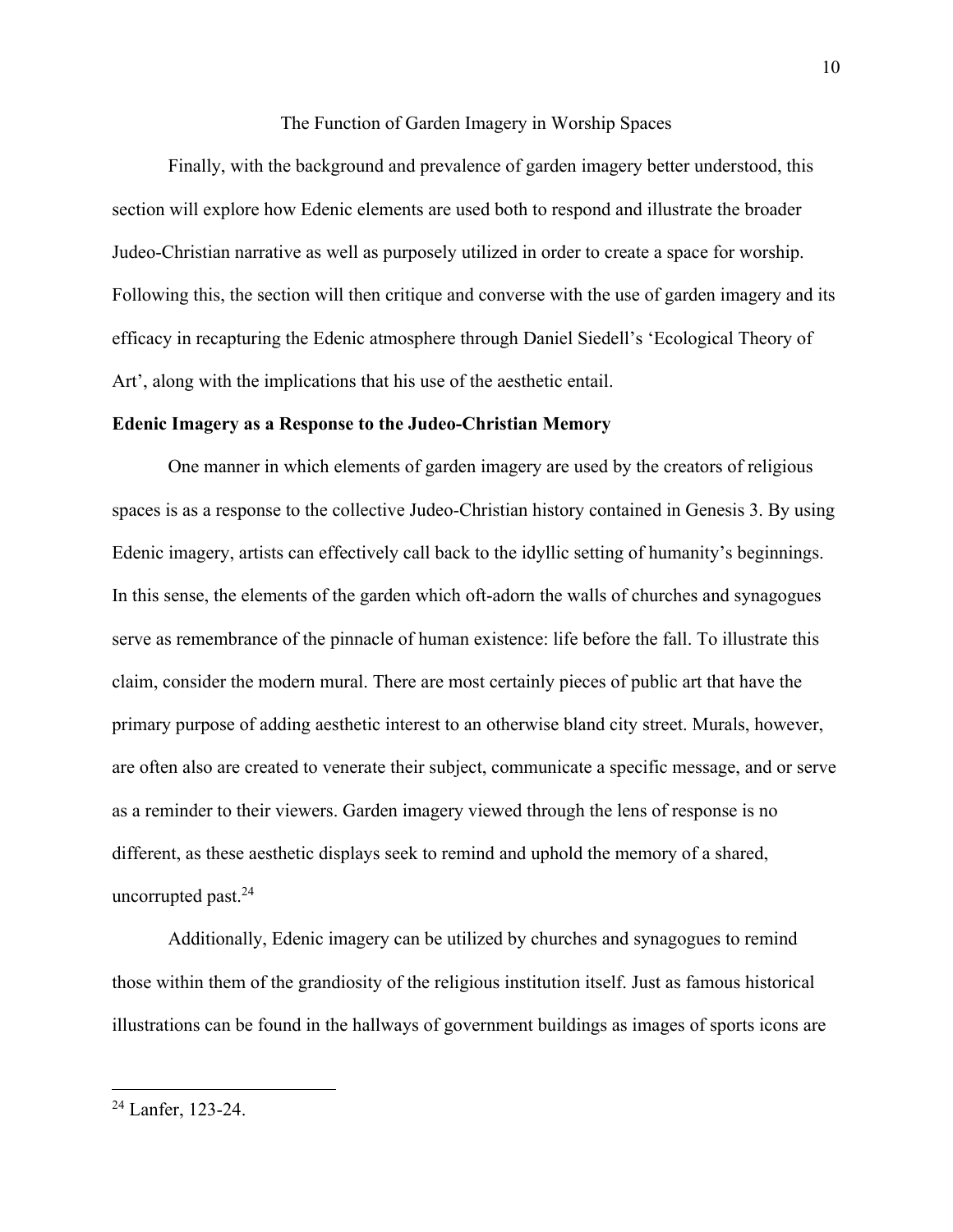taped to the walls of gyms, places of worship can use Edenic imagery to point the viewer towards the rich history and tradition of themselves as an institution. Notably, this is not to say that Judeo-Christian worship spaces are co-opting these aesthetic elements to propagandize them; rather, these spaces employ such images as a way of communicating the great historical narrative that these spaces are rooted in. As such, these churches and synagogues seek to reflect the remembered glory of Eden, hoping that this borrowed luster is enough to illuminate the imaginations of their respective congregants.

## **Garden Imagery as a Tool for Creating Aesthetic-Spiritual Experience**

The use of garden imagery by the architects and artists of religious spaces is not only reactive, it can also be used proactively. Edenic elements are often used to create an environment conducive to religious and aesthetic experience. This environment is carefully constructed through the purposeful utilization of both symbolic and didactic images relating to the Garden, transporting the worshiper to a new emotional and spiritual plane. Describing the power of these aesthetic elements to the religiously-minded, Alexander Schmemann writes: "our entrance into the presence [the Church] is an entrance into a fourth-dimension which allows us to see the ultimate reality of life. It is not an escape from the world, rather it is the arrival at a vantage point from which we can see more deeply into the reality of the world."25 It is this ability to shift the collective consciousness of a congregation which gives garden imagery its greatest emotional and spiritual power. Understanding this, the artists involved in the creation of worship spaces often seek to utilize these images, creating what contemporary aesthetician Daniel Siedell describes as an "artistic ecosystem", which he describes and analyzes through his "ecological

<sup>25</sup> Alexander Schmemann. *For the Life of the World*. Crestwood, NY: St Vladimir's Seminary Press, 1973, 27.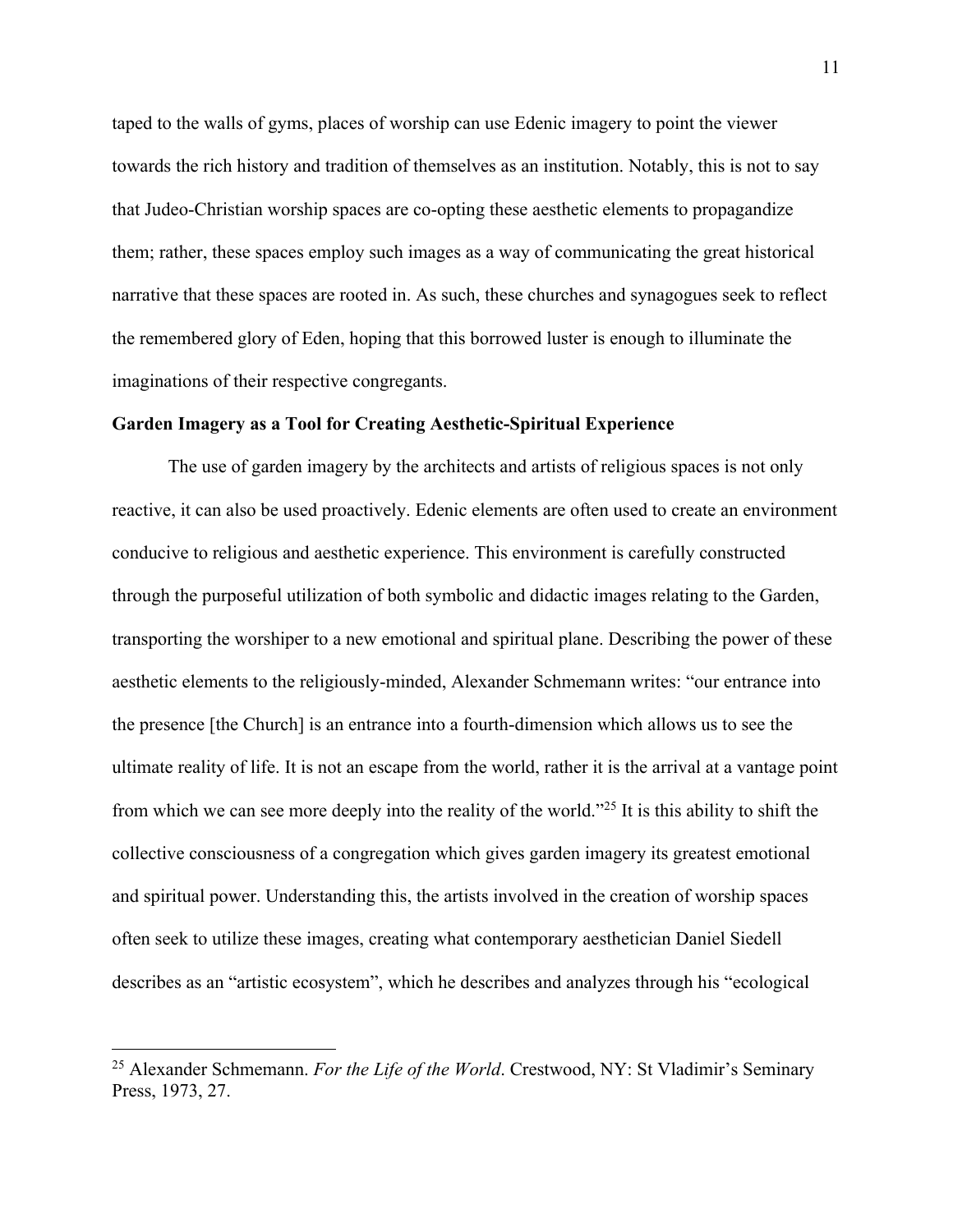theory of aesthetics". Further delineating this artistic theory, Siedell writes: "Artists thus seek to create aesthetic environments, in which discrete parts of their work, such as sculpture, photographs, drawings, and paintings, fit together in relationship with one another, providing a comprehensive environment in which an overarching idea is embodied throughout."26 As such, it is prudent for artists to utilize emotionally and spiritually resonant aesthetic elements, such as those of Edenic origin, in the creation of these spaces.

While some may see this as using art as a means to an end, which at best reduces the importance of art as a discipline and at worst can be understood as spiritually manipulative, this situation need not be evaluated through such a grim lens. To illustrate how a synagogue or church's use of garden imagery can play a positive role in its member's lives, consider a wellordered bedroom. While a house taken holistically has a disparate variety of uses, if organized thoughtfully, the bedroom has one primary purpose: to facilitate sleep. As such, many will place an alarm clock next to the bed, source comfortable pillows and linens, and keep the room quiet and dark while they slumber. These methods of arranging the room make it easier to quickly nod off, ensuring that one will awake refreshed. Now, turn back to the role of the artist in the creation of worship spaces. Just like the prudent homeowner, the religious artist works diligently to ensure that their given space accomplishes its primary goal, which, in the cases of worship spaces, is to serve as a place for connecting with the Divine. Notably, this is not to force a religious experience, just as one cannot force sleep; all one can do is seek to remove the friction inherent in accomplishing their given goal. As such, just like one who values their rest and orders their bedroom accordingly, the artists and architects tasked with constructing places of worship

<sup>26</sup> Daniel A. Siedell. *God in the Gallery*. Grand Rapids, MI: Baker Academic, 2008, 111.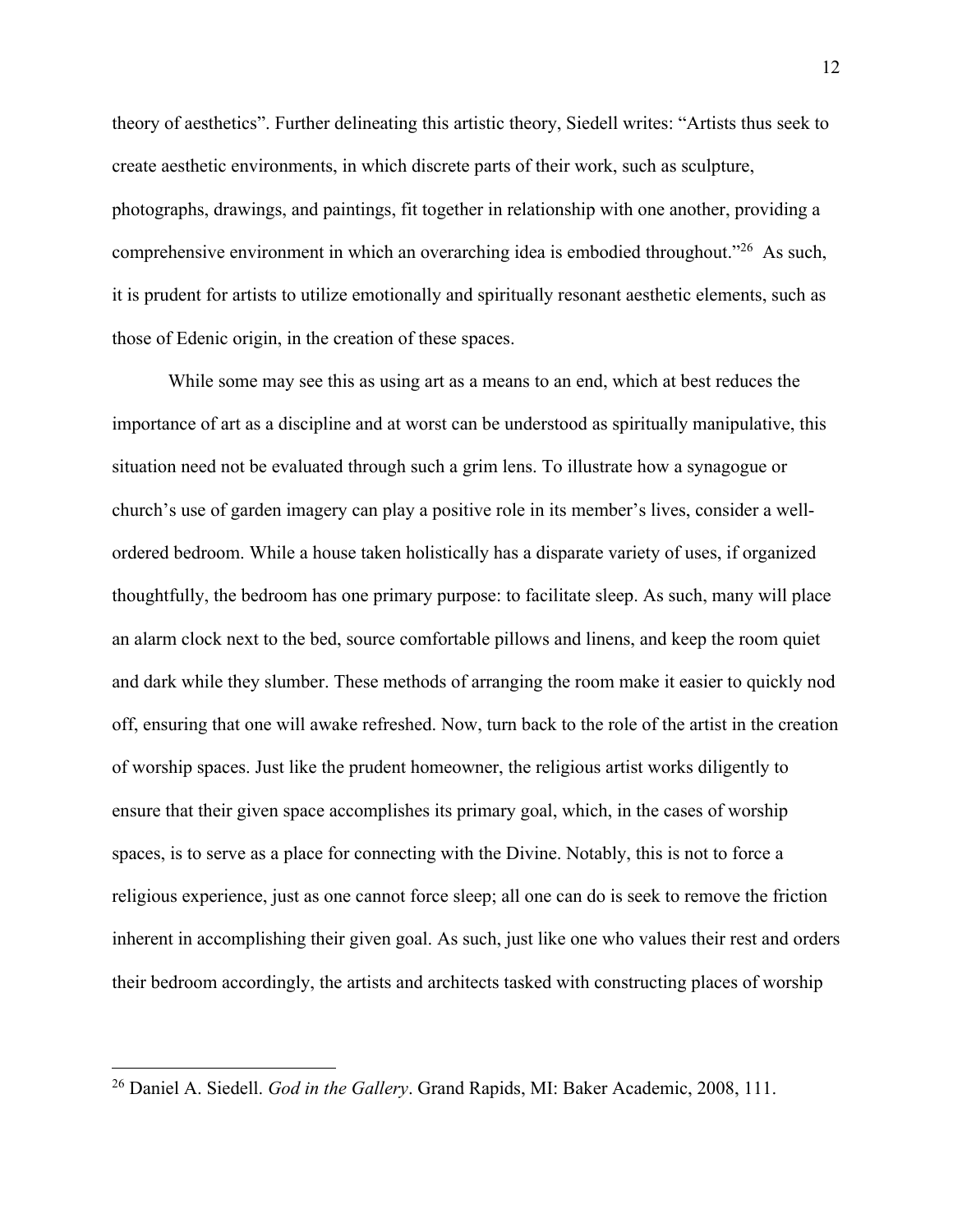use garden imagery in order to accomplish their goal of allowing for spiritual experience through the aesthetic.

In closing, the memory of Eden plays a key thematic role across the books of the Hebrew Bible and Christian New Testament; with garden imagery being used to evoke the memory of humanity's idyllic, pre-fall existence. The Garden's importance is also demonstrated by the use of Edenic aesthetics by the religious architects and artists tasked with the creation of places of worship, with these individuals using garden images both as didactic elements to communicate the group's history as well as tools to create an atmosphere of awe and worship. Finally, it is possible to critique and converse with this use of the aesthetic through an ecological theory of art, which emphases the creation of an environment in which one can have aesthetic and religious experiences. In summation, the use of Edenic imagery in places of worship is far more than a mere means to a decorated end; garden images in places of worship play a key role in furthering the religious imagination in the minds of congregants, continuing the story which began with: "In the beginning, God created."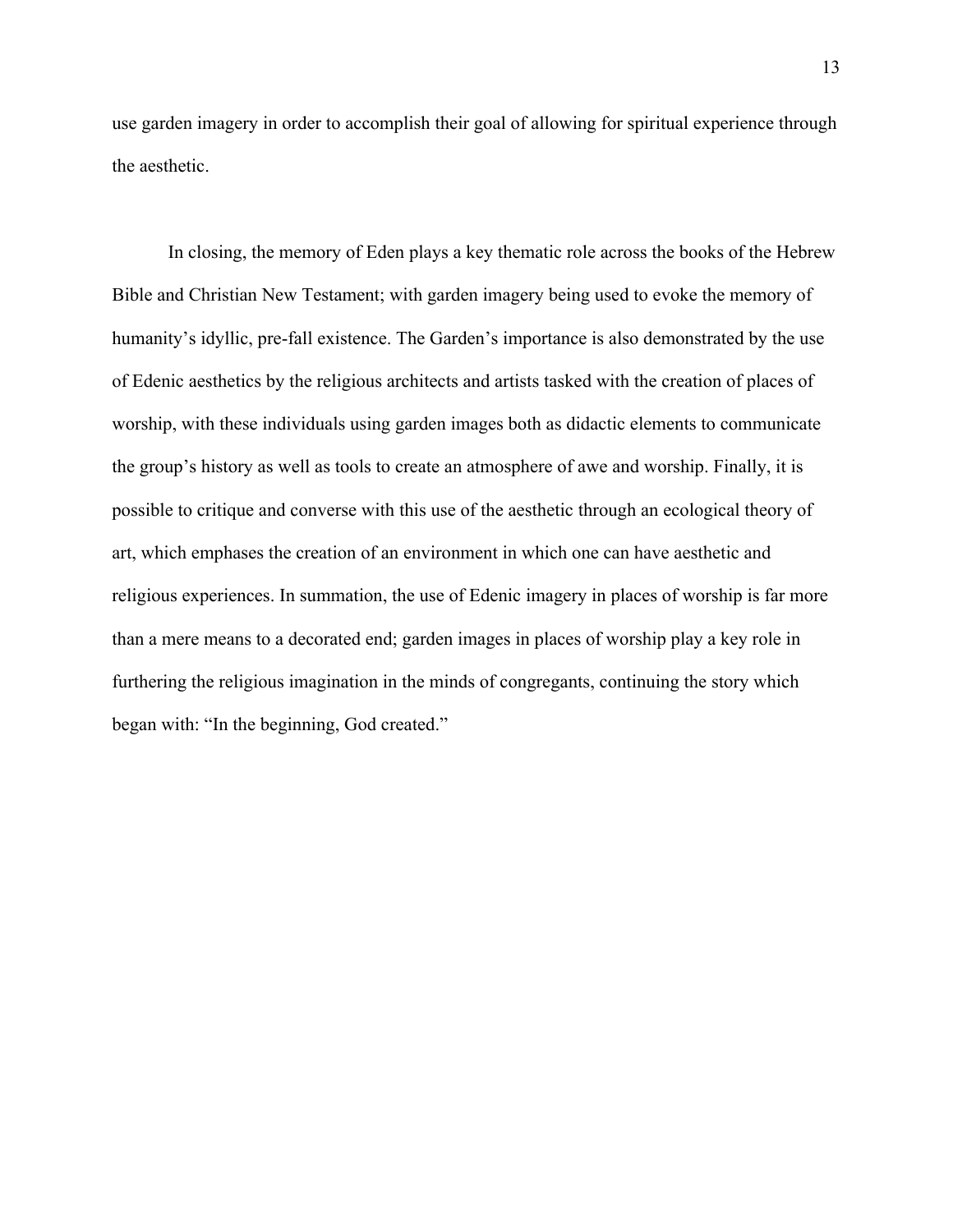## **Bibliography**

- Bloch-Smith, Elizabeth. "Who Is the King of Glory?" Solomon's Temple and It's Symbolism." Scripture and Other Artifacts. Essays on the Bible and Archaeology, 1994.
- Collins, John J., and Doron Mendels. "The Land of Israel as a Political Concept in Hasmonean Literature: Recourse to History in Second Century B.C. Claims to the Holy Land." *Journal of Biblical Literature* 108, no. 1 (1989): 131. Accessed December 1, 2020. 10.2307/3267487.
- Cross, F.L. "Tabernacle." *The Oxford Dictionary of the Christian Church*. New York: Oxford University Press, 2005.
- Crossway. *English Standard Version Bible*, 2018.
- Friedman, Donald M., and William A. McClung. "The Architecture of Paradise: Survivals of Eden and Jerusalem. William Alexander McClung." Renaissance Quarterly 37, no. 3 (1984): 485–487. Accessed December 4, 2020. 10.2307/2860979.
- "Garden of Eden." *Ancient History Encyclopedia*. Accessed December 4, 2020. https://www.ancient.eu/Garden\_of\_Eden/#:~:text=Apparently%2C%20the%20Garden%2 0in%20Eden,of%20everlasting%20joy%20without%20death.&text=First%2C%20since% 20the%20Eden%20narrative,behold%2C%20it%20was%20very%20good.
- Lanfer, Peter Thacher. *Remembering Eden: The Reception History of Genesis 3:22-24*. New York: Oxford University Press, 2012.
- Morrison, Karl F. "History of Paradise: The Garden of Eden in Myth and Tradition. Jean Delumeau, Matthew O'Connell." *The Journal of Religion* 77, no. 1 (1997): 126–128. Accessed December 4, 2020. 10.1086/489923.
- Schmemann, Alexander. *For the Life of the World*. Crestwood, NY: St Vladimir's Seminary Press, 1973.
- Shimoff, Sandra R. "Gardens: From Eden To Jerusalem." *J Study Jud* 26, no. 2 (1995): 145–155. Accessed December 4, 2020. 10.1163/157006395x00031.
- Siedell, Daniel A. *God in the Gallery*. Grand Rapids, MI: Baker Academic, 2008.
- "The Garden in the Tabernacle." Last modified 2013. Accessed December 12, 2020. https://f4.bcbits.com/img/a3427027072\_10.jpg.
- Tov, Emanuel. "The Significance of The Texts from the Judean Desert for the History of the Text of the Hebrew Bible: A New Synthesis" (2001).